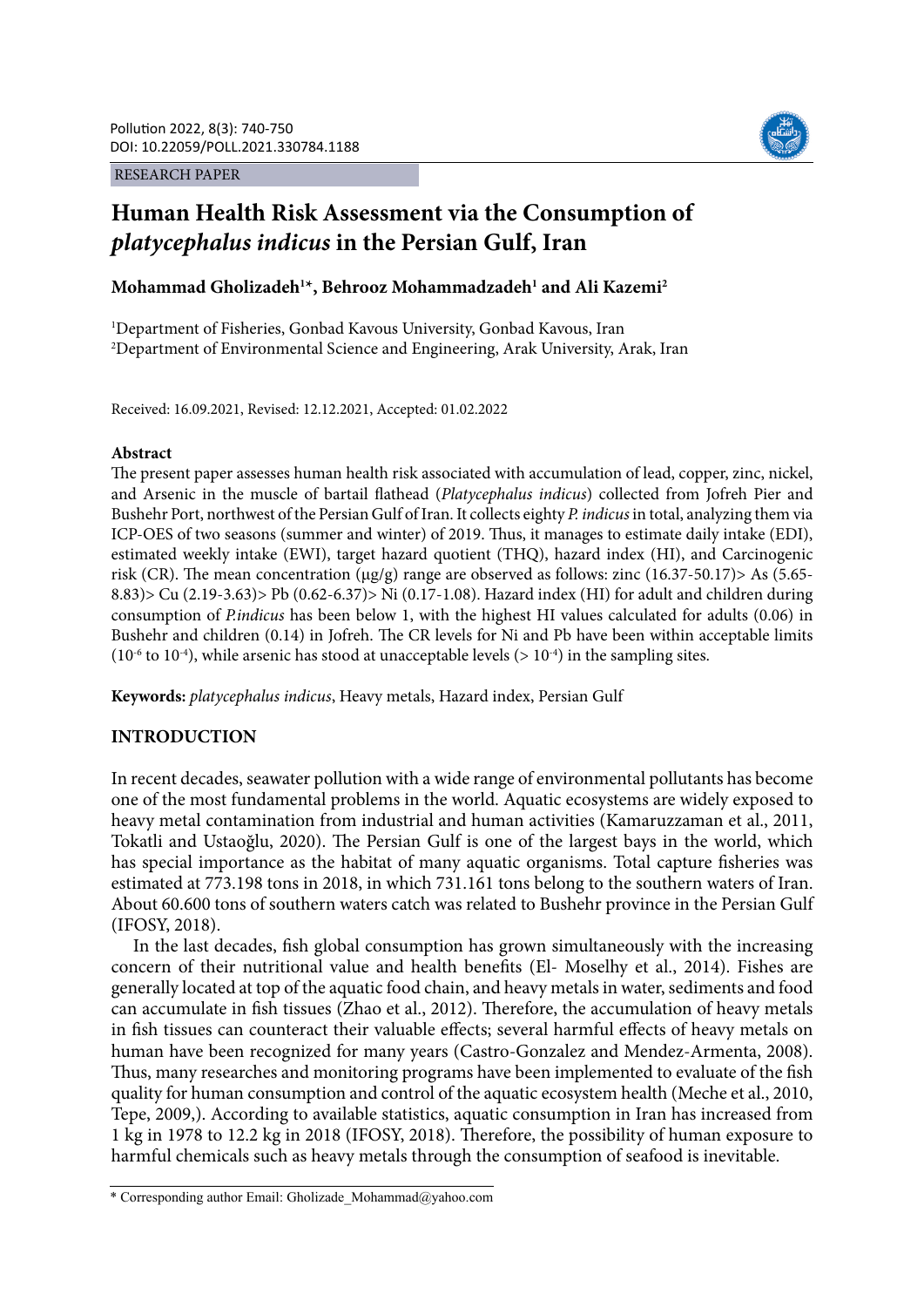Over the past few decades, the growing trend of various activities in the coasts of Bushehr region, northeast of the Persian Gulf, has caused these coasts to be exposed to various pollutions. One of the most important sources of coastal pollution is petrochemical plants which are directly and indirectly exposed to organic and inorganic pollutants. Also, these coasts are considered as heavy metal contaminated areas in the Persian Gulf due to various human activities such as maritime transport, aquaculture farms and municipal sewage. Many previous studies have pointed to the contamination of heavy metals in aquatic organisms in the Persian Gulf, including various species of fish and shrimp (Adel et al., 2016, keshavarzi et al., 2018).

Currently, different species of fish are used as biological indicators to assess the level of heavy metal pollution in aquatic ecosystems. Fish is one of the most important aquatic species used to assess the quality of the environment in aquatic ecosystems due to its unique characteristics such as its abundance and suitable extent, and its large location in the food chain. Among the indicator species for measuring the level of contamination, *Platycephalus indicus* can be investigated as one of the most valuable families and species in the Persian Gulf and the coasts of Bushehr, as well. *P.indicus* is an expensive fish in the northern provinces of the Persian Gulf due to its taste, marketability and its important role in the fishing economy, therefore this fish is a target species for fishing (Hashemi and Taghavi, 2013).

Heavy metals are stable pollutants and one of their lasting consequences is bio-magnification in the food chain. As a result of this process, their amount in the food chain can increase several times as much as water or air (Ali and Khan, 2019, Ustaoğlua and Islam, 2020). Studies have shown that these heavy metals accumulate in various organs of the body and eventually cause insufficiency and danger to the human body (Mehmood et al., 2019; Jaishankar et al., 2014; Mutlu et al., 2012). Among heavy metals, cadmium, lead, arsenic, zinc, and nickel are of special importance due to their long half-lives in humans and other animals and their high toxicity (Jaishankar et al., 2014, Yüksel et al., 2021, Ustaoğlua et al., 2020). Because of the carcinogenic and neurotoxic effects of heavy metals, even in very small quantities, special attention has been paid to this issue worldwide (Sankhla et al., 2017). In recent years, new analytical methods for measuring and analyzing metal content (even at ppb levels) have been able to search for disorders related to the consumption of heavy metals and then examine the carcinogenic effects on various organs (El- Moselhy et al., 2014). Furthermore, the Carcinogenic risk (CR) is used today to assess the effects of carcinogenesis (Gholizadeh et al., 2021). Several methods are used such as Estimated Daily Intake (EDI), Estimated Weekly Intake (EWI), and Target Hazard Quotient (THQ) to study the non-carcinogenic effects of these metals. This study aimed to investigate the contamination of *P.indicus* in the coastal area of Bushehr province with heavy metals (lead, nickel, zinc, copper, and arsenic) and to evaluate their potential carcinogenic and non-carcinogenic risk to consumers.

#### **MATERIALS AND METHODS**

The study areas were Jofreh pier (50 $^{\circ}$  49' 20" E, 28 $^{\circ}$  58' 23" N) and Bushehr port (50 $^{\circ}$  48' 22" E, 28° 55′ 8″ N) in Bushehr province located in the northwest of the Persian Gulf. Sampling sites were extremely important in the oil, gas, and petrochemical sector in the Iran, the region, and the world (Fig.1). Bushehr port is important due to factors such as environmental pollution and industrial activities. Jafreh pier is one of the best recreational and sightseeing options on the beaches of Bushehr. It is also known as one of the important fishing and hunting areas.

The sampling of *P. indicus* was performed in two sites and two seasons (summer and winter) of 2019 to measure the accumulation of heavy metals (lead, nickel, zinc, copper, and arsenic) in muscle. Fish samples were caught mainly by trawls and fishing weirs (20 samples were randomly collected from each site in each season). Immediately after sampling, samples were washed with clean water, wrapped in plastic bags, and transported to the laboratory in an icebox and kept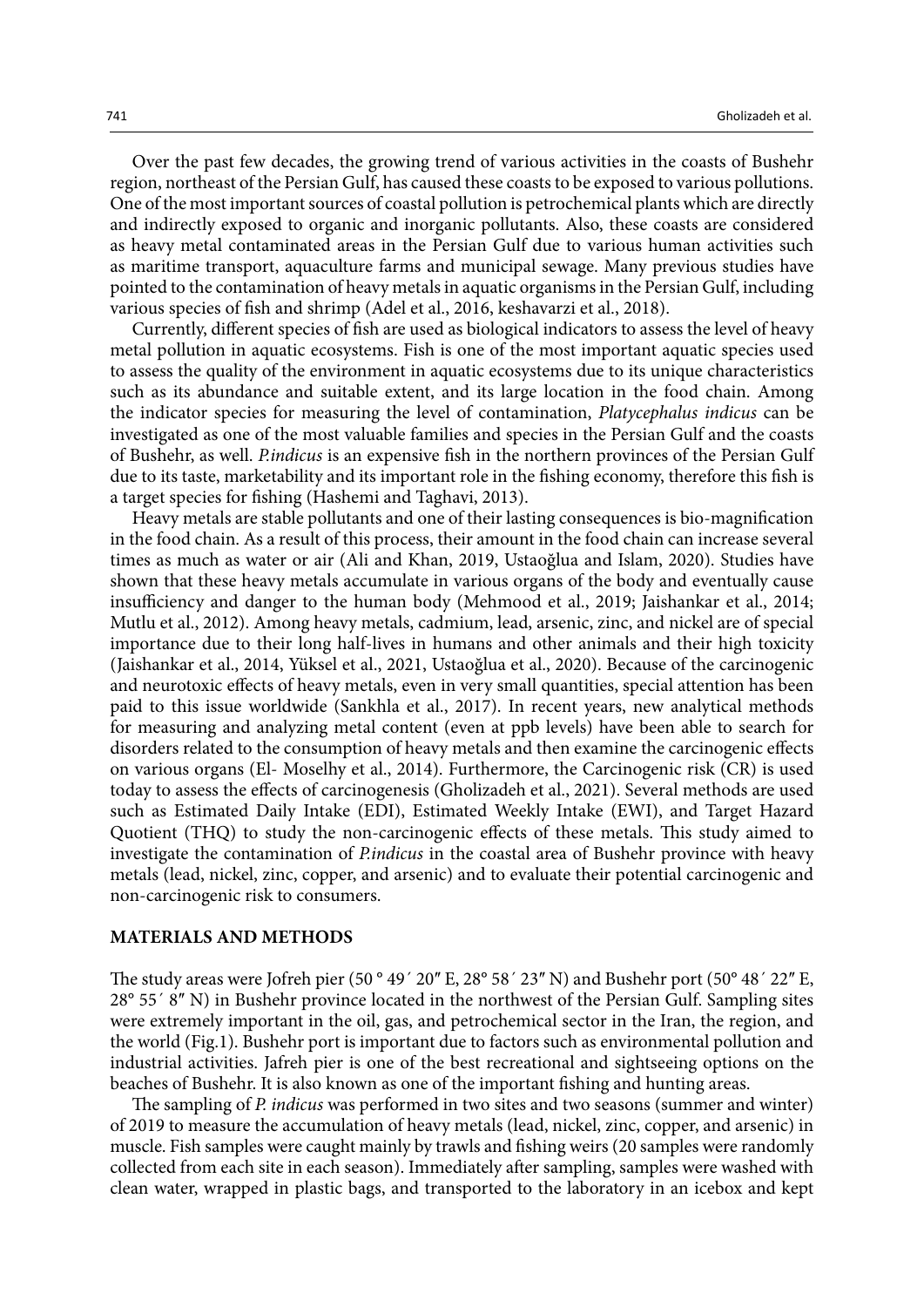

**Fig 1.** Map showing study area and sampling sites.

in the laboratory at -20 °C and were frozen until laboratory operations (Ruangsomboom and Wongrat, 2006).

The samples were washed with urban and distilled water. The total length was measured to the nearest 0.1cm. The weight was taken by digital scale with accuracy of 0.01 g. After biometry, the muscle was isolated and washed with distilled water and dried in an oven at 60 °C for 48 hours. 3 grams of the weighed muscle powdered and placed in a 50 ml Erlenmeyer flask. 4 mg of Nitric acid (65% Merck) was added to the sample and the samples were placed under the hood at room temperature for at least 1 hour for initial digestion. Then 1.5 ml of perchloric acid (70% Merck) was added to the samples. The samples were then placed on a hot plate at 140  $\degree$  C for 6 h to complete digestion (Gholizadeh and Patimar, 2018). After digestion, the samples were placed in ambient air to cool. Finally, the samples were made to 25 ml using deionized water, and then solutions were filtered through Whatman No.42 filter paper (Yap et al., 2002). The samples were then stored in a polyethylene container with a lid in a cold refrigerator at 4 °C until analysis. The metal concentrations were determined using an ICP-OES (Optima 2100 DV, Perkin Elmer Inc., Shelton, CT, USA).

To avoid pollution by environment, nitrile gloves and a cotton laboratory coat were worn during all the steps of the analytical procedures. All work surfaces were cleaned with ethanol 70% (Alcohol Pars Co, Iran) before and during the steps to prevent airborne plastics and cross contamination. All experimental equipment were washed with tap water and rinsed with pure distilled water prior to working. The samples were immediately covered with clean white sheets of paper in all the steps. Also, during all the phases, clean devices were used to gather and store the samples. For more assurance, in each batch, a control glass petri dish with deionized filtered water was left in the clean cabinet of the laboratory in which all steps were done to capture any possible airborne pollution they were then checked for possible plastic pollution.

The consumption of foodstuffs along with heavy metals can be estimated human health hazards (Traina et al., 2019). Therefore, EDI is evaluated, it depends on daily consumption of food and heavy metal concentration in foods (Batista et al., 2012). EWI was calculated by multiplying the EDI by 7. EDI and EWI were measured by the following equation (Yabanli et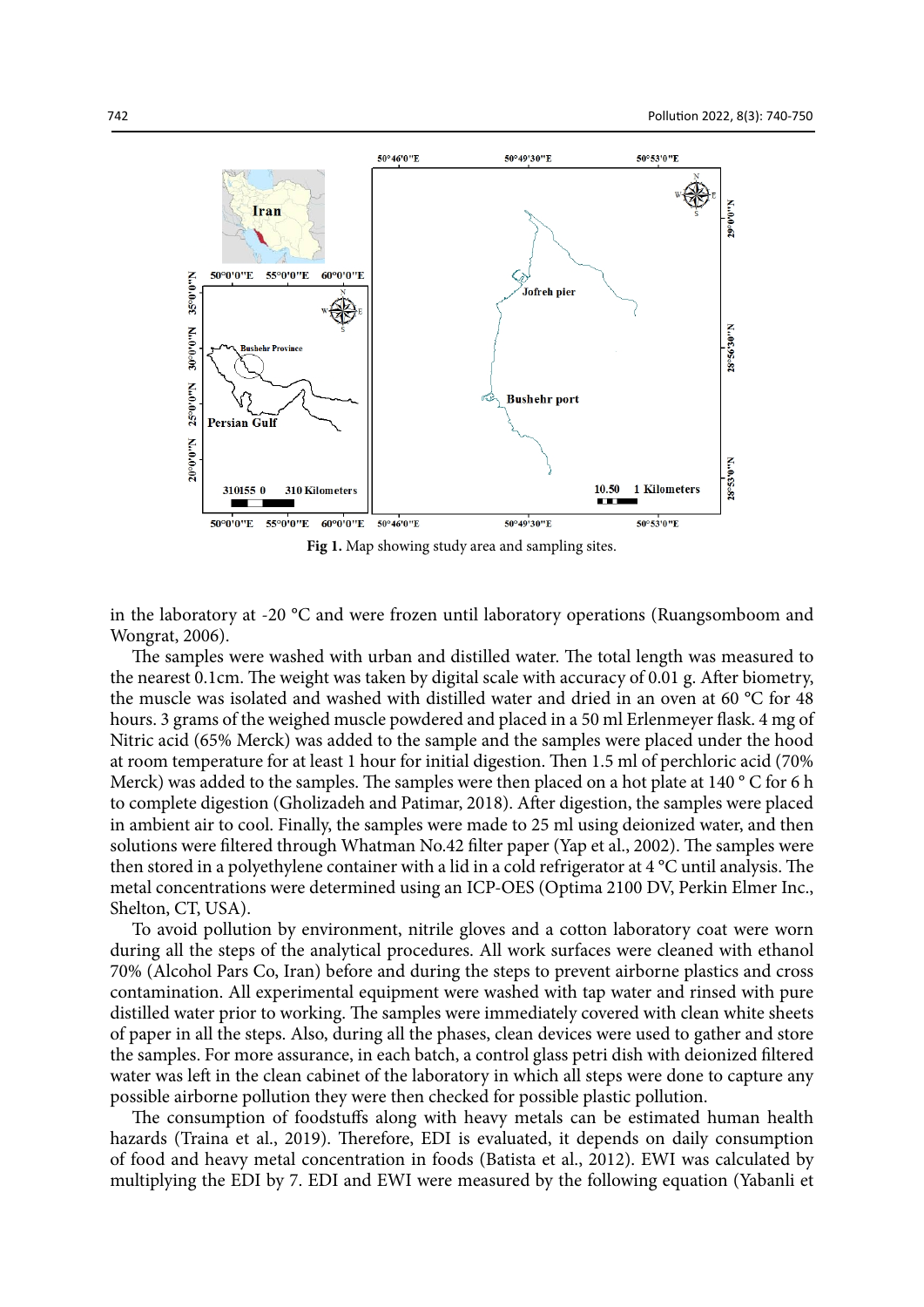al., 2016):

 $EDI = (C \times FIR<sub>D</sub>) / BW$ 

 $EWI = (C \times FIR_w) / BW$ 

EDI is the daily intake of metals by the body through the consumption of fish  $(\mu g/kg$  body weight/day), EWI is the weekly absorption of metals by the body through the consumption of fish (µg/kg body weight/week), C is concentration of metals in muscle tissue of consumed fish ( $\mu$ g/g in terms of wet weight) and FIR<sub>p</sub> is the amount of fish consumed in the studied areas in terms of grams per day and BW shows the bodyweight of the consumer (70 kg for adults and 15 kg for children) (ISIRI (Institute of Standards and Industrial Research of Iran), 2015).

Hazard Index (THQ) is the ratio between the exposure of metals and their reference dose, which is used to express non-toxic effects. According to USEPA (2019), the recommended level for THQ is 1. If the THQ is lower than 1, it indicates that it has no negative impact on human health during life. A THQ greater than 1 can indicate health side effects for consumers. In this relationship, EFr frequency of exposure (365 days /year), ED is the exposure duration (70 years), IR is the eating rate (31.92 g/person/day), C is the heavy metal concentration in the studied fish (mg/kg), RfD is the oral reference dose (mg/kg/day), Bw is the mean bodyweight of the consumer and AT is the exposure time for non-carcinogenic (365 days/year  $\times$  number of exposure years is about 72 years. The RfD are 0.004, 0.02, 0.3, 0.04 and 0.0003 mg/kg/day for Pb, Ni, Zn, Cu, and As, respectively (USEPA, 2019)

$$
THQ = \frac{EFr \times EDtot \times IR \times C}{(RfD \times BWa \times ATM)} \times 10^{-3}
$$

In this study, the full potential for non-carcinogenic risk to humans was measured by summing the amounts of THQ in the metals. The total THQ was referred as the hazard index (HI). Total THQ was calculated based on the following equation:

$$
HI = \sum THQ = THQ(Pb) + THQ(Ni) + THQ(Zn) + THQ(Cu) + THQ(As)
$$

The daily consumption limit of fish, based on the carcinogenic effects of contaminants was calculated according to the following equation.

$$
CR_{\lim} = \frac{\left( \mathit{ARL} \times W_{AB} \right)}{CSF \times C_m}
$$

Based on the non-carcinogenic effects of the contaminants, the maximum daily intake of fish was determined using the following equation:

$$
CR_{\lim} = \frac{RfD \times W_{AB}}{C_m}
$$

Where  $CR_{lim}$  is the maximum daily intake of infected fish (kg/day), ARL indicates the maximum acceptable lifetime risk (used in the present study, 5-10 (Yu et al. 2014)),  $W_{AB}$  mean body weight Consumer (kg), CSF indicates cancer inclination factor. RfD is the reference dose (mg/kg/day), and  $C_m$  is the concentration of metal in the edible part of fish (mg/kg) (Alipour et al. 2015).

The Carcinogenic risk (CR) was obtained from the following equation. In this regard, EDI is the rate of daily intake of metals by the body and CSF is an oral cancer slope factor (mg/kg/day).

 $CR = EDI \times CSF$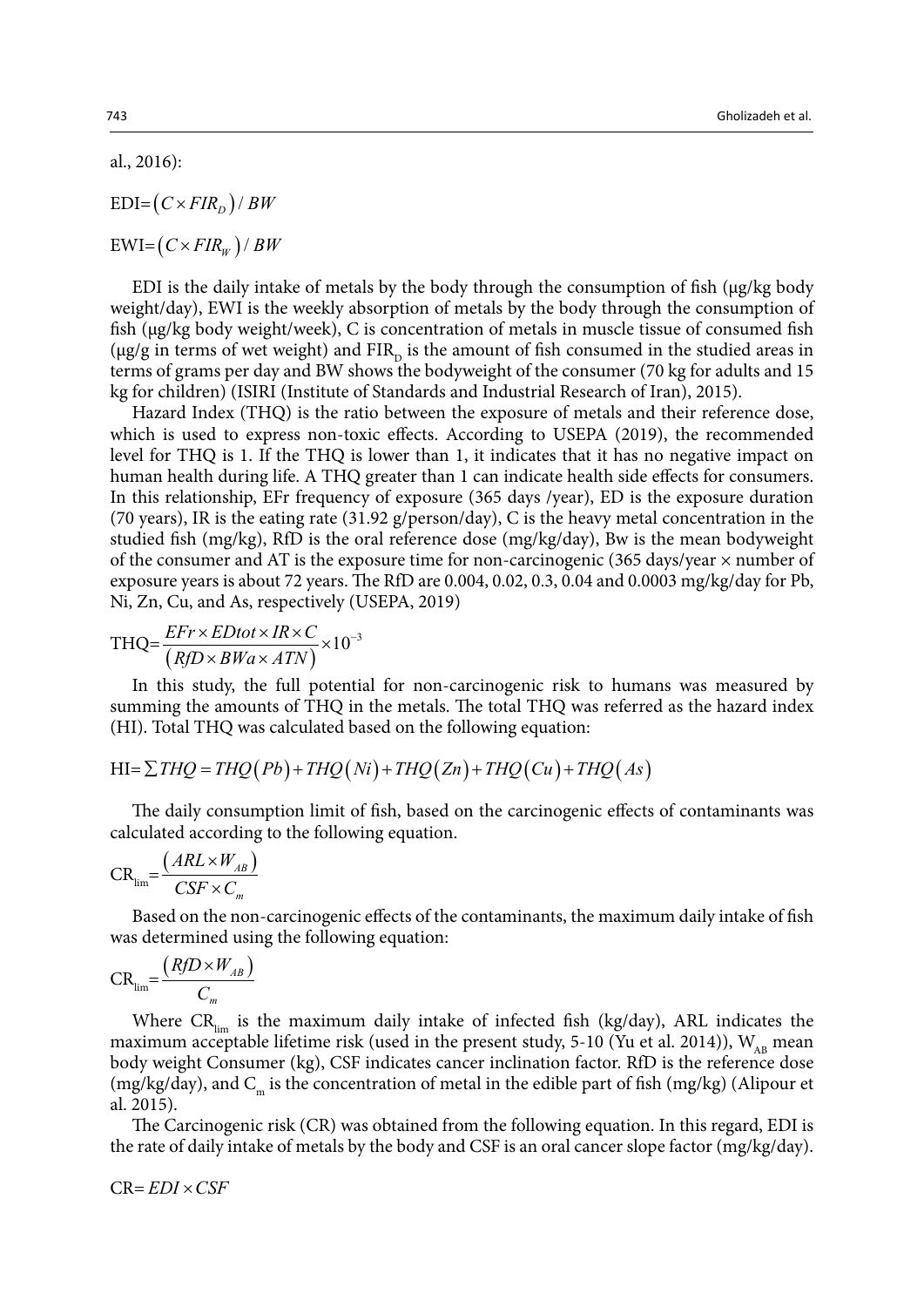Moreover, a cancer risk index between 10<sup>-6</sup> (risk of cancer during human life 1 in 1000000) and  $10^{-4}$  (risk of cancer during human life 1 in 10000) indicates a distance from the potential risks predicted for the agents. It causes cancer. Therefore, chemicals with a risk factor of lower than 10-6 are not considered to be hazardous chemicals (Tepanosyan et al., 2017)

Statistical analysis of data obtained from measuring the concentrations of heavy metals lead, nickel, zinc, copper, and arsenic in the muscle of *P.indicus* was performed using SPSS software version 24. Excel version 2013 was used to draw graphs and tables. The Shapiro-Wilk test was used for data normalization. Differences of significant between the sampling sites and seasons were determined using independent-samples t-test with a significance level of P< 0.05. Linear regression and Pearson correlation tests were used to determine the existence of a linear relationship between the accumulation of heavy metals lead, nickel, zinc, copper, and arsenic in the muscle of *P. indicus* and biometric characteristics (total length and weight). The results were compared with international standards to assess the risk of accumulation of studied heavy metals in the muscle of *P. indicus*.

#### **RESULTS AND DISCUSSION**

The exploration, extraction, and transportation of petroleum products in the Persian Gulf caused an increase in the amounts of heavy metals such as lead and cadmium, which led to chemical pollution of the marine environment of the Persian Gulf and aquatic organisms (Filazi et al., 2003). In the present study, muscle was selected as the target organ due to its important role in human nutrition and the need to ensure its health for human consumption (Reyahi-khoram et al., 2016). The average concentrations of lead, nickel, zinc, copper, and arsenic in the muscle of *P. indicus* at different places and times were shown in Table 1. All results were presented based on wet weight. Mean concentration range of lead, nickel, zinc, copper, and arsenic in muscle were 0.62-6.37, 0.17-1.08, 16.37-50.17, 2.19-3.63 and 5.65-8.83 μg/g, respectively.

The highest concentration of heavy metals was observed in the muscle in Bushehr port. Among the sampling seasons, the highest concentration of metals was observed in the summer. There was a significant difference between the concentration of heavy metals in the sites and sampling seasons (P<0.05). Similar results were observed in the other conducted studies (Bahnasawy et al., 2011; Ibrahim and Omar, 2013). These seasonal changes may be due to fluctuations in

| <b>Site</b>   | <b>Bushehr</b>   |                   | Jofreh            |                  | <b>Recommended limits</b><br>(ppm)        |
|---------------|------------------|-------------------|-------------------|------------------|-------------------------------------------|
| Metal         | Summer           | Winter            | Winter<br>Summer  |                  |                                           |
| Ni            | $0.7 \pm 0.11$   | $0.54 \pm 0.2$    | $0.52 \pm 0.2$    | $0.44 \pm 0.13$  | 0.38 (WHO 1985)<br>0.5 (FDA 1987)         |
| Cu            | $3.02 \pm 0.71$  | $2.88 \pm 0.8$    | $2.92 \pm 0.41$   | $2.78 \pm 0.73$  | (FAO/WHO 1983)<br>30<br>(MAFF 2000)<br>20 |
| Zn            | $27.38 \pm 8.2$  | $25.75 + 10.4$    | $29.28 + 9.01$    | $25.65 \pm 7.75$ | 150 (FAO/WHO 1989)<br>50 (MAFF 2000)      |
| As            | $7.49 \pm 2.35$  | $7.16 \pm 2.16$   | $7.39 \pm 1.91$   | $7.02 \pm 2.72$  | (FAO/WHO 2019)                            |
| Pb            | $1.82 \pm 0.31$  | $1.8 \pm 0.17$    | $1.73 \pm 0.11$   | $1.71 \pm 0.15$  | 0.3 (FAO/WHO 2019)<br>(MAFF 2000)         |
| Length $(cm)$ | $20.5 + 4.25$    | $19.4 \pm 5.55$   | $20.1 \pm 4.18$   | $19.6 \pm 5.12$  |                                           |
| Weight $(g)$  | $216.1 \pm 6.31$ | $209.5 \pm 17.72$ | $215.4 \pm 23.35$ | $196.3 \pm 23.5$ |                                           |

Table 1. Statistics Summary of mean metal concentrations ( $\mu$ g kg<sup>-1</sup> ww) and biometrics of *P. indicus* (n=80)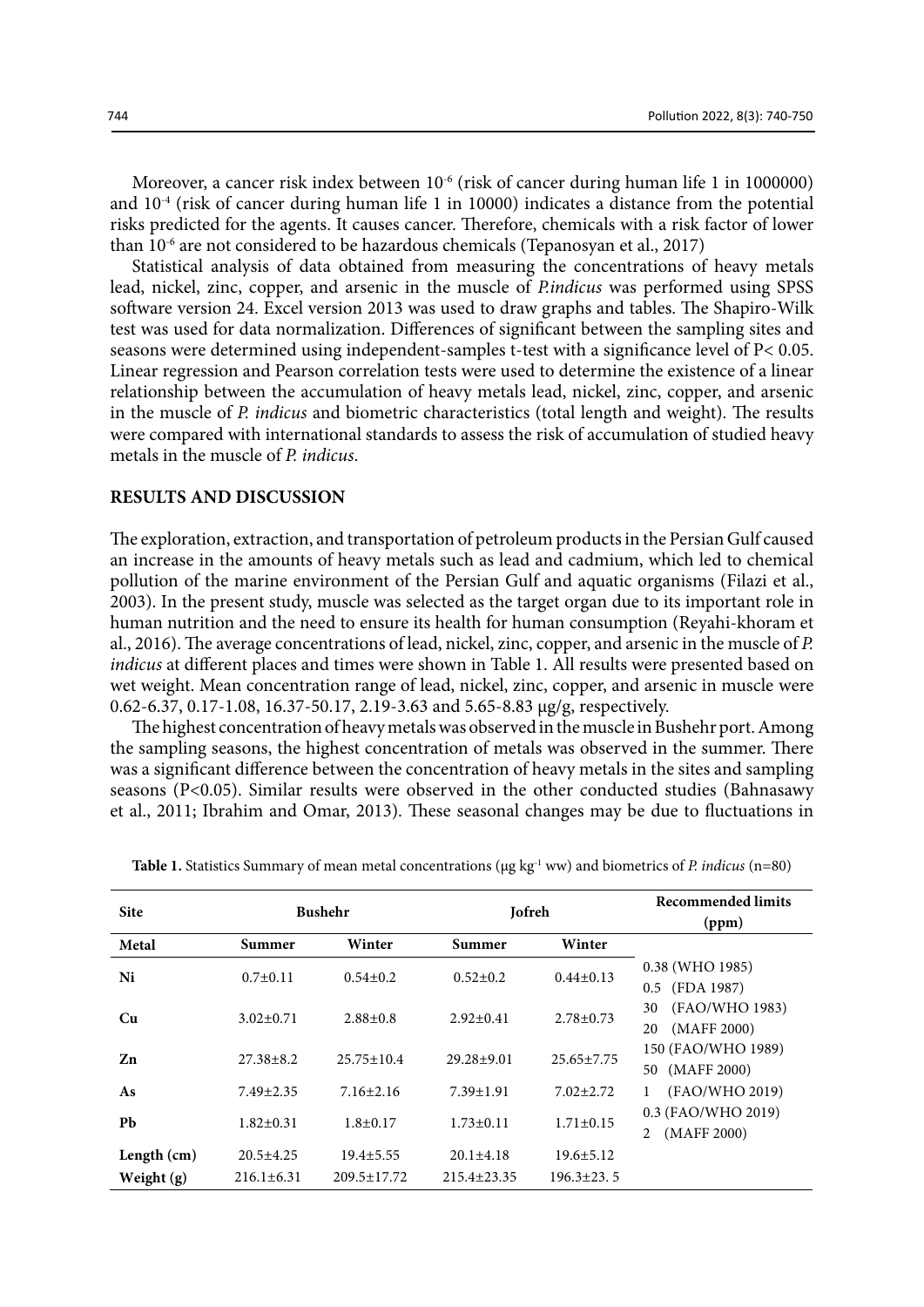|        | <b>Table 2.</b> Correlations among inclus for length and weight of <i>Linuicus</i> |           |          |         |      |        |        |  |  |
|--------|------------------------------------------------------------------------------------|-----------|----------|---------|------|--------|--------|--|--|
|        | Pb                                                                                 | Ni        | Cu       | Zn      | As   | length | weight |  |  |
| Pb     |                                                                                    |           |          |         |      |        |        |  |  |
| Ni     | $0.73**$                                                                           |           |          |         |      |        |        |  |  |
| Cu     | 0.19                                                                               | 0.23      |          |         |      |        |        |  |  |
| Zn     | 0.28                                                                               | 0.13      | $0.56**$ |         |      |        |        |  |  |
| As     | $-0.35*$                                                                           | $-0.47**$ | 0.15     | 0.21    |      |        |        |  |  |
| length | $0.66**$                                                                           | $0.42*$   | 0.24     | 0.16    | 0.14 |        |        |  |  |
| weight | $0.7**$                                                                            | $0.45*$   | 0.25     | $0.43*$ | 0.3  | 0.26   |        |  |  |

Table 2. Correlations among metals for length and weight of *P.indicus* **Table 2.** Correlations among metals for length and weight of *P.indicus*

Table 3. Comparison of heavy metal levels (mg/kg ww) in the muscles of *P.indicus* from sampling sites with concentrations taken from the literature.

| <b>Study Site</b>                                       | Pb              | Ni              | Cu             | Zn            | As              | Reference                    |  |
|---------------------------------------------------------|-----------------|-----------------|----------------|---------------|-----------------|------------------------------|--|
| Musa estuary<br>Mahshahr harbor,<br>Iran (Persian Gulf) | $0.07 - 0.77$   |                 | 1.37-3.14      |               | 1.44-43.6       | Keshavarzia et<br>al. (2018) |  |
| Bushehr port, Iran<br>(Persian Gulf)                    | 0.56            | 2.7             | 13.12          |               |                 | Saadatmand et<br>al. (2016)  |  |
| Oman Sea, Iran                                          | 0.0041          | 0.081           |                |               | 0.001           | Sadeghi et al.<br>(2019)     |  |
| Tanzania (Indian<br>Ocean)                              | 1.426           | 0.052           | $<$ D.L.       |               |                 | Mwakalapa et<br>al. (2019)   |  |
| Hangzhou Bay, China                                     |                 |                 | $0.21 - 0.69$  | $4.26 - 7.36$ | $0.04 - 0.5$    | Zhu et al.<br>(2020)         |  |
| Xiangshan Bay, China                                    | $ND-0.02$       | $0.001 - 0.02$  | $0.14 - 0.47$  | $2.52 - 5.26$ | $0.16 - 8.04$   | Liu et al.<br>(2019)         |  |
| <b>Bangladesh Coast</b>                                 | $0.07 - 0.63$   | $0.1 - 0.6$     | $1.3 - 14$     | $31 - 138$    | $0.8 - 13$      | Raknuzzaman<br>et al. (2016) |  |
| <b>Black Sea, Turkey</b>                                | $0.28 - 0.87$   | $1.14 - 3.60$   | $0.65 - 2.78$  | 38.8-93.4     | $0.11 - 0.32$   | Tuzen (2009)                 |  |
| Jofreh and Bushehr<br>ports, Iran (Persian<br>Gulf)     | $2.29 \pm 0.61$ | $0.51 \pm 0.36$ | $9.74 \pm 3.6$ | 24.96±9.24    | $7.66 \pm 1.19$ | This study                   |  |

agricultural drainage, urban and industrial wastewater discharges to the coastal environment. The concentration of most heavy metals in the body of aquatic organisms was higher in summer both in unpolluted sites and in areas with human industrial activities (Mendil et al., 2010). The increased metal concentration in the fish tissues was observed in the summer due to the temperature increase which is related to the increase in metabolism (Aderinola et al., 2009).

The highest concentration was observed of  $Zn$  (29.28±9.01  $\mu$ g/g) in summer in Jofreh pier, while the lowest concentration was related to Ni  $(0.44\pm0.13 \text{ µg/g})$  and Pb  $(1.71\pm0.15 \text{ µg/g})$  in winter. The trend of heavy metal concentrations in muscle samples was: Zn> As> Cu> Pb> Ni. The biometric results of *P.indicus* during sampling times were presented in Table 1. The length range of the sampled fish was measured between 17.9-21.5 cm in summer and 17.1-20.3 cm in winter. Weight range was observed between 161.1-228.4 g in summer and 156.7-225.6 g in winter. The non-significant difference was found in the length and weight of fish between the sites (t-test, P <0.05). Accumulation of nickel, copper, arsenic, and lead was higher than the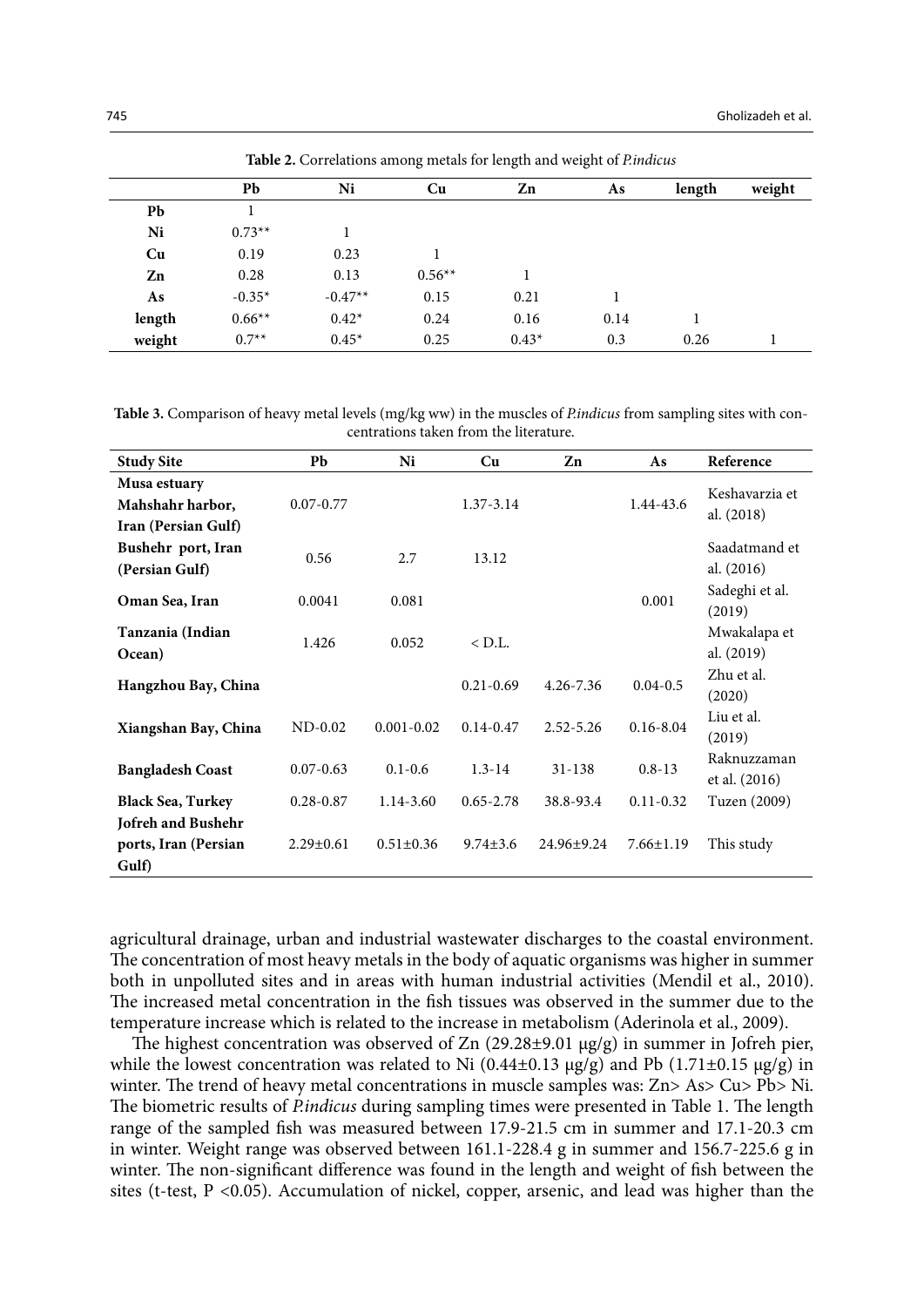| <b>Site</b>    | Metal | $TDI^*$           |       | EDI ( $\mu$ g/kg/day) |       | $EWI(\mu g/kg/day)$ | <b>THQ</b> |          | HI    |          |
|----------------|-------|-------------------|-------|-----------------------|-------|---------------------|------------|----------|-------|----------|
|                |       |                   | Adult | Children              | Adult | Children            | Adult      | Children | Adult | Children |
|                | Pb    | 1.5 <sup>a</sup>  | 0.3   | 1.4                   | 2.1   | 9.78                | 0.0004     | 0.002    | 0.03  | 0.14     |
|                | Ni    | 12 <sup>b</sup>   | 0.1   | 0.44                  | 0.64  | 3.1                 | 0.008      | 0.04     |       |          |
| Jofreh         | Zn    | 300 <sup>c</sup>  | 9.38  | 43.78                 | 65.76 | 306.48              | 0.013      | 0.06     |       |          |
|                | Cu    | 500 <sup>c</sup>  | 2.1   | 16.73                 | 10.1  | 45.44               | 0.002      | 0.01     |       |          |
|                | As    | 2.14 <sup>d</sup> | 3.3   | 15.4                  | 23.1  | 107.8               | 0.004      | 0.022    |       |          |
|                | Pb    | 1.5 <sup>a</sup>  | 1.45  | 7.2                   | 10.8  | 50.78               | 0.0022     | 0.01     | 0.06  | 0.3      |
|                | Ni    | 12 <sup>b</sup>   | 0.33  | 1.54                  | 2.31  | 10.77               | 0.03       | 0.14     |       |          |
| <b>Bushehr</b> | Zn    | 300 <sup>c</sup>  | 12.72 | 59.34                 | 89.01 | 414.4               | 0.018      | 0.08     |       |          |
|                | Cu    | 500 <sup>c</sup>  | 6.47  | 30.21                 | 45.32 | 211.5               | 0.009      | 0.04     |       |          |
|                | As    | 2.14 <sup>d</sup> | 3.78  | 17.63                 | 26.44 | 123.4               | 0.005      | 0.025    |       |          |

Table 4. Estimated EDI, EWI, THQ, and HI of metals due to consumption of Pindicus from sampling sites.

\*TDI: tolerable daily intake.  $^a$  (EFSA, 2010),  $^b$  (WHO, 2011),  $^c$  (JECFA, 1982),  $^d$  (JECFA, 1988)

Table 5. Compare average heavy metal concentrations in *P. indicus* (n=80) and maximum Permitted levels of metals in fish (mg/kg ww)

| <b>Site</b>    | Metal | <b>RfD</b><br>(mg/kg/day) | $CR_{lim}$ |          | <b>CSF</b> | $CR_{lim}$            |                     | $CR$ (mg/kg)             |                     |
|----------------|-------|---------------------------|------------|----------|------------|-----------------------|---------------------|--------------------------|---------------------|
|                |       |                           | Adult      | Children |            | Adult                 | Children            | Adult                    | Children            |
|                | Pb    | 0.004                     | 0.12       | 0.02     | 0.0085     | $2 \times 10^{-4}$    | $1\times10^{-4}$    | $2.67\times10^{-7}$<br>5 | $12\times10^{-5}$   |
|                | Ni    | 0.02                      | 2.15       | 0.46     | 1.7        | $2 \times 10^{-5}$    | $1.3\times10^{-5}$  | $1\times10^{-4}$         | $21 \times 10^{-4}$ |
| Jofreh         | Zn    | 0.3                       | 0.97       | 0.21     |            |                       |                     |                          |                     |
|                | Cu    | 0.04                      | 0.85       | 0.18     |            |                       |                     |                          |                     |
|                | As    | 0.0003                    | 0.002      | 0.0005   | 1.5        | $6.24 \times 10^{-6}$ | $1.34\times10^{-6}$ | $15\times10^{-3}$        | $67\times10^{-3}$   |
|                | Pb    | 0.004                     | 0.42       | 0.09     | 0.0085     | $15\times10^{-4}$     | $7 \times 10^{-4}$  | $7.64\times10^{-7}$<br>5 | $35 \times 10^{-5}$ |
|                | Ni    | 0.02                      | 7.07       | 1.51     | 1.7        | $6 \times 10^{-5}$    | $4.4\times10^{-5}$  | $4 \times 10^{-4}$       | $71\times10^{-4}$   |
| <b>Bushehr</b> | Zn    | 0.3                       | 0.99       | 0.22     |            |                       |                     |                          |                     |
|                | Cu    | 0.04                      | 0.88       | 0.19     |            |                       |                     |                          |                     |
|                | As    | 0.0003                    | 0.003      | 0.0006   | 1.5        | $5.66\times10^{-6}$   | $1.21\times10^{-6}$ | $17\times10^{-3}$        | $79\times10^{-3}$   |

international standards (WHO, 2011, MAFF, 2000; FAO/WHO, 2019). Therefore, human health risk assessment was performed to estimate the risk of these metals. Higher levels of heavy metals in compared to the studied international standards can be considered as a warning.

The Pearson correlation test was used to evaluate the adsorption of metals with weight and length and their relationship with each other (Table 2). There was a significant relationship between lead and nickel uptake in muscle and total weight and length of fish (P<0.05). In other words, the absorption of lead and nickel metals in muscle increased with increasing of weight and length. No significant relationship was observed between absorption of Cu and As in muscle and weight and length (P>0.05). Positive correlations were observed between Pb and Ni  $(0.73)$ , and Zn and Cu (P<0.05). Arsenic showed a significant negative correlation with Pb and Ni  $(P>0.05)$ .

The concentration of heavy elements revealed a significant positive correlation with total length and weight in the study sites (P<0.05). In other words, the total length and weight of the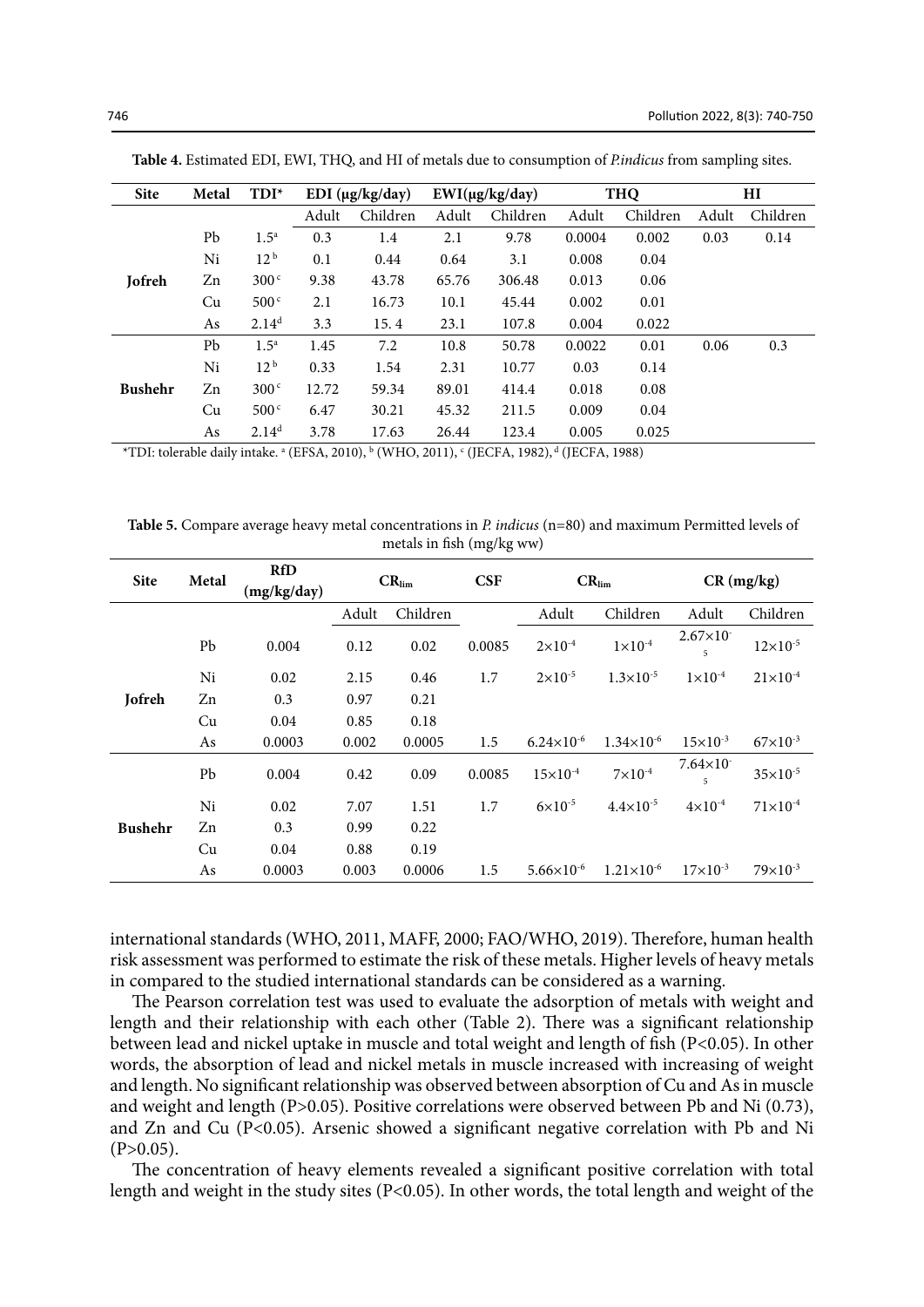fish increased, the concentration of heavy elements in the muscle was higher. Comparing the results of the heavy metals concentrations of leads, nickel, zinc, copper, and arsenic in *P.indicus* at the present study with other reported values were observed in Table 3.

The reason for this difference were observed in various factors such as fish nutritional behavior, the distance of fish to the source of pollution, adjacent coastal industries and effluent disposal regulations, aquaculture activities and type of fish species (I-Hsun et al., 2005). Moreover, the entry of different amounts of urban, industrial and especially agricultural wastewater (due to production of wastewater contaminated with toxins and chemical fertilizers) were observed from the coast to the sea. On the other hand, heavy shipping traffic, refineries, industrial facilities and coastal urban cities were found in sampling sites of the Persian Gulf.

EDI, EWI, THQ, and HI of metals through *P.indicus* consumption for adults (70 kg) and children (15 kg) were shown in Table 4. The comparison of the EDI between the two sampling sites showed that the EDI in Bushehr port was higher than Jofreh pier. The highest EDI was related to Zn (adult: 12.72 and children: 59.34 μg/kg/day in Bushehr port) and the lowest was related to Ni (adult: 0.1 and children: 0.44 μg/kg/day in Jofreh pier). The results showed that the EDI level for Ni, Cu, Zn, and Pb in *P.indicus* was lower than the tolerable daily intake (TDI), which indicated the consumption of *P.indicus* had fewer health risks for people. The highest estimated EDI was observed for As at sampling sites. Due to the consumption of *P.indicus* for adults and children, the mean values of THQ were calculated for each element followed the downward trend of Zn> Ni> As> Cu> Pb. According to the THQ results, the values of the studied heavy metals in the sampling sites were lower than 1. THQ of lead, cadmium, copper, zinc, nickel was recorded as safe for most fish species in the Persian Gulf for human consumption (except arsenic and mercury) (Keshavarzi et al., 2018; Sadeghi et al., 2019). According to Table 4, HI values for lead, nickel, zinc, copper, and arsenic were lower than 1 at the sampling sites. The highest HI values were calculated for adults (0.06) in Bushehr and children (0.14) in Jofreh pier. Therefore, consumers do not experience health side effects with regular consumption of fish.

In the present study, the highest  $CR_{\text{lim}}$  in the Bushehr port was observed for adults based on nickel (7.07 kg.day) and the lowest amount in Jofreh pier was found for children based on arsenic (0.0005 kg.day) (Table 5). Among these heavy metals, Pb and Ni were classified as carcinogen. Therefore, CR values were calculated to understand the carcinogenic risk. The values of CR based on USEPA (2019) were as follows: negligible (less than 10-6), acceptable (between 10-6−10-  $^4$ ) and unacceptable (above  $10^{-4}$ ) showed that CR levels for Ni and Pb were within ceptable limits  $(10^{-6}$  to  $10^{-4})$  at the study sites.

#### **CONCLUSIONS**

This research is the information on the study of human healthiness hazard due to heavy metals in *P. indicus* as commercial fish of two fishing ports of Bushehr province, Persian Gulf. The results showed a positive correlation between heavy metals in *P. indicus* and total weight and length. The highest HI values were calculated for adults (0.06) in Bushehr and children (0.14) in Jofreh pier. Therefore, consumers do not experience health side effects with regular consumption of fish. CR levels for arsenic were unceptable (above  $10^{-4}$ ) at both sites. Therefore, the risk of cancer due to long-term consumption of this fish is worrying.

#### **ACKNOWLEDGEMENTS**

The authors thank the anonymous referees, who significantly contributed to improving the contents and style of the manuscript.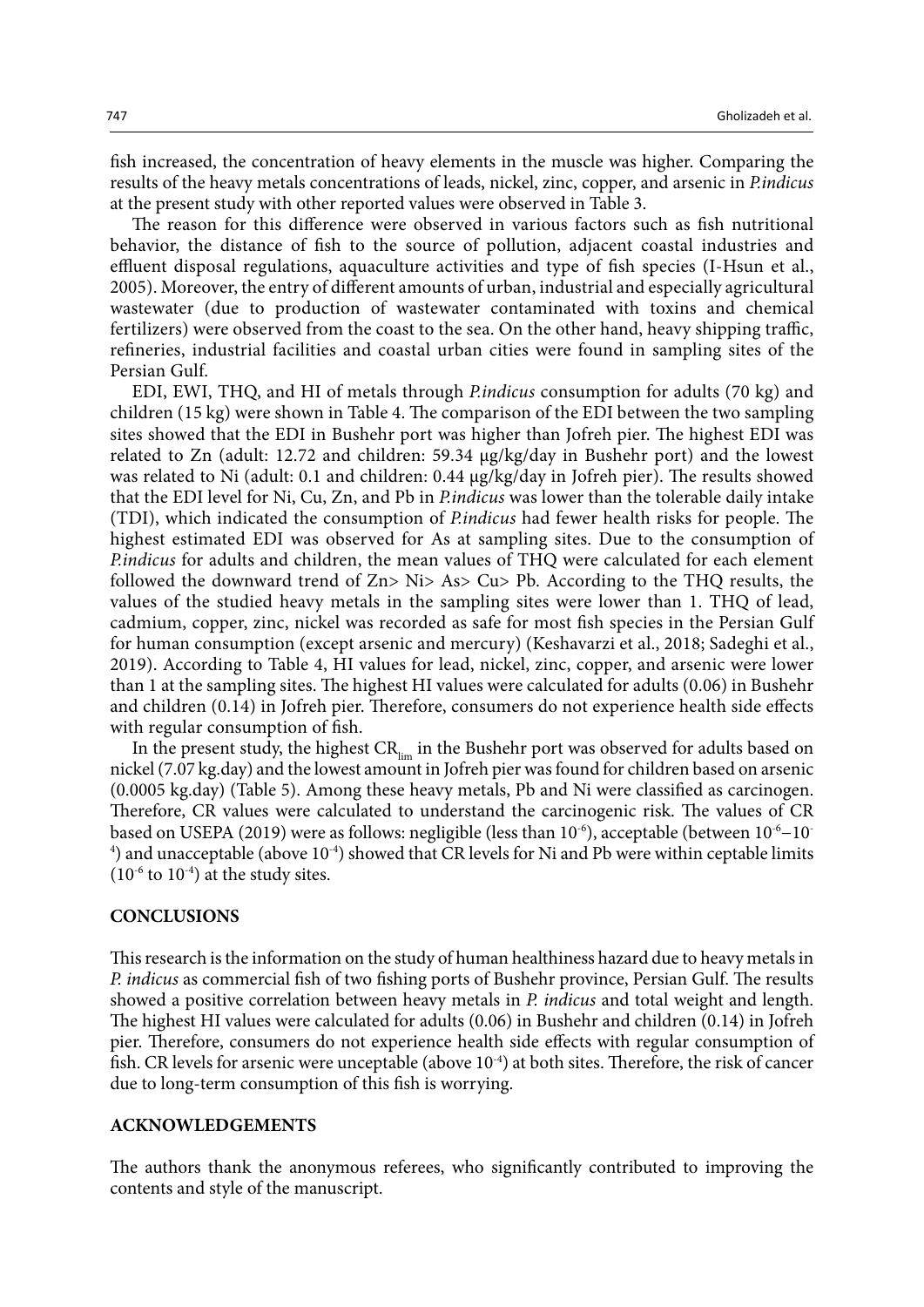### **GRANT SUPPORT DETAILS**

The present research has been financially supported by Gonbad Kavous University (grant No. 6/186).

#### **CONFLICT OF INTEREST**

The authors declare that there is no conflict of interests regarding the publication of this manuscript.

### **LIFE SCIENCE REPORTING**

No life science threat was practiced in this research.

## **REFERENCES**

- Adel, M., Conti, G.O., Dadar, M., Mahjoub, M., Copat, C. and Ferrante, M. (2016). Heavy metal concentrations in edible muscle of whitecheek shark, Carcharhinus dussumieri (elasmobranchii, chondrichthyes) from the Persian Gulf: a food safety issue. Food Chem. Toxicol., 97; 135–140.
- Aderinola, O.J., Clarke, E.O., Olarinmoye, O.M., Kusemiju, V. and Anetekhai, M.A. (2009). Heavy metals in surface water, sediments, fish and periwinkles of Lagos Lagoon. Am Eurasian J Agric Environ Sci., 5(5); 609-617.
- Ali, H. and Khan, E. (2019). Trophic transfer, bioaccumulation and biomagnification of non-essential hazardous heavy metals and metalloids in food chains/webs: concepts and implications for wild life and human health. Hum Ecol Risk Assess Int J., 25; 1353-1376.
- Alipour, H., Pourkhabbaz, A. and Hassanpour, M. (2015). Estimation of potential health risks for some metallic elements by consumption of fish. Water Qual., Exposure. Health., 7; 179–185.
- Batista, B.L., Nacano, L.R., de Freitas, R., de Oliveira-Souza, V.C. and Barbosa, F. (2012). Determination of essential (Ca, Fe, I, K, Mo) and toxic elements (Hg, Pb) in Brazilian rice grains and estimation of reference daily intake. J. Food Nutr. Sci., 3; 129.
- Bahnasawy, M., Khidr, A. and Dheina, N. (2011). Assessment of heavy metal concentrations in water, plankton and fish of Lake Manzala, Egypt. Turk. J. Zool., 35 (2); 271–280.
- Castro-Gonzalez, M.I. and Mendez-Armenta, M. (2008). Heavy metals: implications associated to fish consumption. Environ Toxicol Pharmacol., 26(3); 263-271.
- El-Moselhy, K. M., Othman, A. I., El-Azem, H.A. and El-Metwally, M. E. A. (2014). Bioaccumulation of heavy metals in some tissues of fish in the Red Sea, Egypt. Egypt. *i.* basic appl. sci., 30; 1-9.
- Filazi, A., Baskaya, R. and Kum, C. (2003). Metal concentration in tissues of the Black Sea fish Mugil auratus form Sinop-Icliman, Turkey.Human and Experimental Toxicology, www.hetjournal.com. 22(3); 85-87.
- FAO/WHO (Food and Agriculture Organization of the United Nations/World Health. (2011). Safety evaluation of certain food additives and contaminants. Methylmercury. WHO Food Addit. Ser., 63; 605–684.
- Gholizadeh, M. and Patimar, R. (2018). Ecological risk assessment of heavy metals in surface sediments from the Gorgan Bay, Caspian Sea. Mar. Pollut. Bull., 137; 662-667.
- Gholizadeh, M., Mohammadzadeh, B. and Kazemi, A. (2021). Determination of iron and nickel metals in the muscle of fish *Terapon puta*. Journal of Gorgan University of Medical Sciences 23 (1), 121-128.
- Hashemi, S.A.R. and Taghavi Motlagh, S. (2013). Diet Composition of bartail flathead (*Platycephalus indicus*) in northwest of Persian Gulf. World Journal of Fish and Marine Sciences., 5(1); 35-41.
- Ibrahim, A.T.A. and Omar, H.M. (2013). Seasonal variation of heavy metals accumulation in muscles of the African Catfish Clarias gariepinus, River Nile water and sediments at Assiut Governorate, Egypt. J. Biol. Earth Sci., 3 (2); 236–248.
- I -Hsun, N., Chen, S.M. and Wang, W.X. (2005). Influences of salinity on the biokinetics of Pb, Se and Zn in the intertidal mudskipper *Periophthalmus cantonensis*. Chemosphere., 6l; 1607 -1617.
- IFOSY. (2018). Fish consumption per capita in Iran Iranian Fisheries Organization Statistical Yearbook,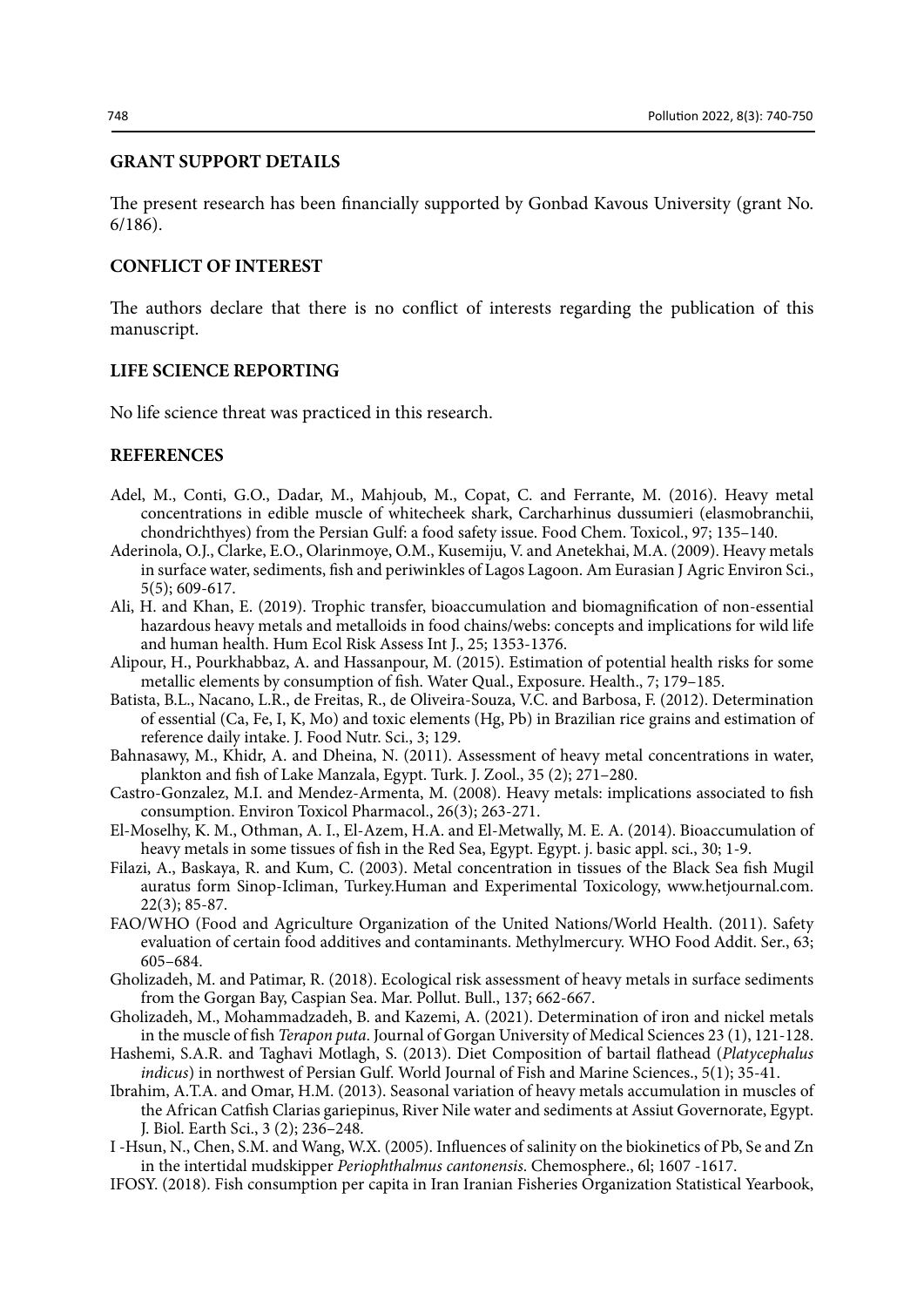pp. 22-23.

- ISIRI (Institute of Standards and Industrial Research of Iran). (2015). Food & Feed Maximum Limit of Heavy Metals, 1st Edition. Iran National Standard (ICS: 67.020).
- Jaishankar, M., Tseten, T., Anbalagan, N., Mathew, B. B. and Beeregowda, K. N. (2014). Toxicity, mechanism and health effects of some heavy metals. Interdisciplinary Toxicology. 7(2); 60–72.
- Kamaruzzaman, B.Y., Shuhada, N.T., Akbar, B., Shahbudin, S., Jalal, K.C.A., Ong, M.C., Al-Barwani, S.M. and Goddard, J.S. (2011). Spatial concentrations of lead and copper in bottom sediments of Langkawi coastal area, Malaysia. Res J Environ Sci., 5; 179–186.
- Keshavarzi, B., Hassanaghaei, M., Moore, F., Rastegari Mehr, M., Soltanian, S., Lahijanzadeh, A. R. and Sorooshian, A. (2018). Heavy metal contamination and health risk assessment in three commercial fish species in the Persian Gulf. Bull. Mar. Sci., 129; 245–252.
- MAFF (2000). Monitoring and surveillance of non-radioactive contaminants in the aquatic environment and activities regulating the disposal of wastes at sea, 1997. Aquatic Environment Monitoring Report No. 52. Center for Environment, Fisheries and Aquaculture Science, Lowestoft, UK.
- Meche, A., Martins, M.C., Lofrano, B.E.S.N., Hardaway, C.J., Merchant, M. and Verdade, L. (2010). Determination of heavy metals by inductively coupled plasma-optical emission spectrometry in fish from the Piracicaba River in Southern Brazil. Microchem J., 94(2); 171-174.
- Mehmood, M.A., Qadri, H., Bhat, R.A. et al. (2019). Heavy metal contamination in two commercial fish species of a trans-Himalayan freshwater ecosystem. Environ Monit Assess., 191 (2); 104.
- Mendil, D., Demirci, Z., Tuzen, M. and Soylak, M. (2010). Seasonal investigation of trace element contents in commercially valuable fish species from the Black sea, Turkey. Food Chem. Toxicol., 48; 865–870.
- Mutlu, A., Lee, B.K., Park, G.H., Yu, B.G. and Lee, C.H. (2012). Long-term concentrations of airborne cadmium in metropolitan cities in Korea and potential health risks. Atmos Environ., 47; 164–173.
- Reyahi-Khoram M., Setayesh-Shiri F. and Cheraghi M. (2016). Study of the heavy metals (Cd and Pb) content in the tissues of rainbow trouts from Hamedan cold water fish farms. Iran. J. Fish. Sci., 15(2); 858-869.
- Ruangsomboom, S. and Wongrat, L. (2006). Bioaccumulation of cadmium in an experimental aquatic food chain involving phytoplankton (Chlorella vulgaris), zooplankton (Moina macrocopa), and the predatory catfish Clarias macrocephalus and C. gariepinus. Aquatic Toxicol., 78(1); 15-18.
- Sadeghi, S., Loghmani, M. and Afsa, E. (2019). Trace element concentrations, ecological and health risk assessment in sediment and marine fish Otolithes ruber in Oman Sea, Iran. Mar. Pollut. Bull., 140; 248–254.
- Sankhla, M. S., Sharma, K. and Kumar, R. (2017). Heavy Metal Causing Neurotoxicity in Human Health. Int. J. Innov. Res. Sci. Eng. Technol.. 6(5); 7721-7726.
- Tepanosyan, G., Maghakyan, N., Sahakyan, L. and Saghatelyan, A. (2017). Heavy metals pollution levels and children health risk assessment of Yerevan kindergartens soils. Ecotoxicol. Environ. Saf., 142; 257–265.
- Tepe, Y. (2009). Metal concentrations in eight fish species from Aegean and Mediterranean Seas. Environ Monit Assess., 159 (1); 501-509.
- Tepe, Y. and Süer, N. (2016). The levels of heavy metals in the Mediterranean mussel (Mytilus Galloprovincialis Lamarck, 1819); Example of Giresun coasts of the Black Sea, Turkey. Indian J Mar Sci .,45(2); 283-289.
- Tokatli, C. and Ustaoğlu, F. (2020). Health risk assessment of toxicants in Meriç River Delta Wetland, Thrace Region, Turkey. Environ Earth Sci., 79 (18); 1-12.
- Traina, A., Bono, G., Bonsignore, M., Falco, F., Giuga, M., Quinci, E.M. and Sprovieri, M., (2019). Heavy metals concentrations in some commercially key species from Sicilian coasts (Mediterranean Sea): potential human health risk estimation. Ecotoxicol. Environ. Saf., 168; 466–478.
- Ustaoğlua, F. and Islam, M. (2020). Potential toxic elements in sediment of some rivers at Giresun, Northeast Turkey: A preliminary assessment for ecotoxicological status and health risk. Ecol. Indic., 113; 106237.
- Ustaoğlua, F., Tepe,Y. and Aydin, H. (2020). Heavy metals in sediments of two nearby streams from Southeastern Black Sea coast: Contamination and ecological risk assessment. Environ. Forensics., 21(2); 145-156.
- USEPA. (2019). Regional screening levels (RSLs) generic tables [WWW document]. Risk Assess. URL. https://www.epa.gov/risk/regional-screening-levels-rsls-generic-tables, Accessed date: 29 November 2019.